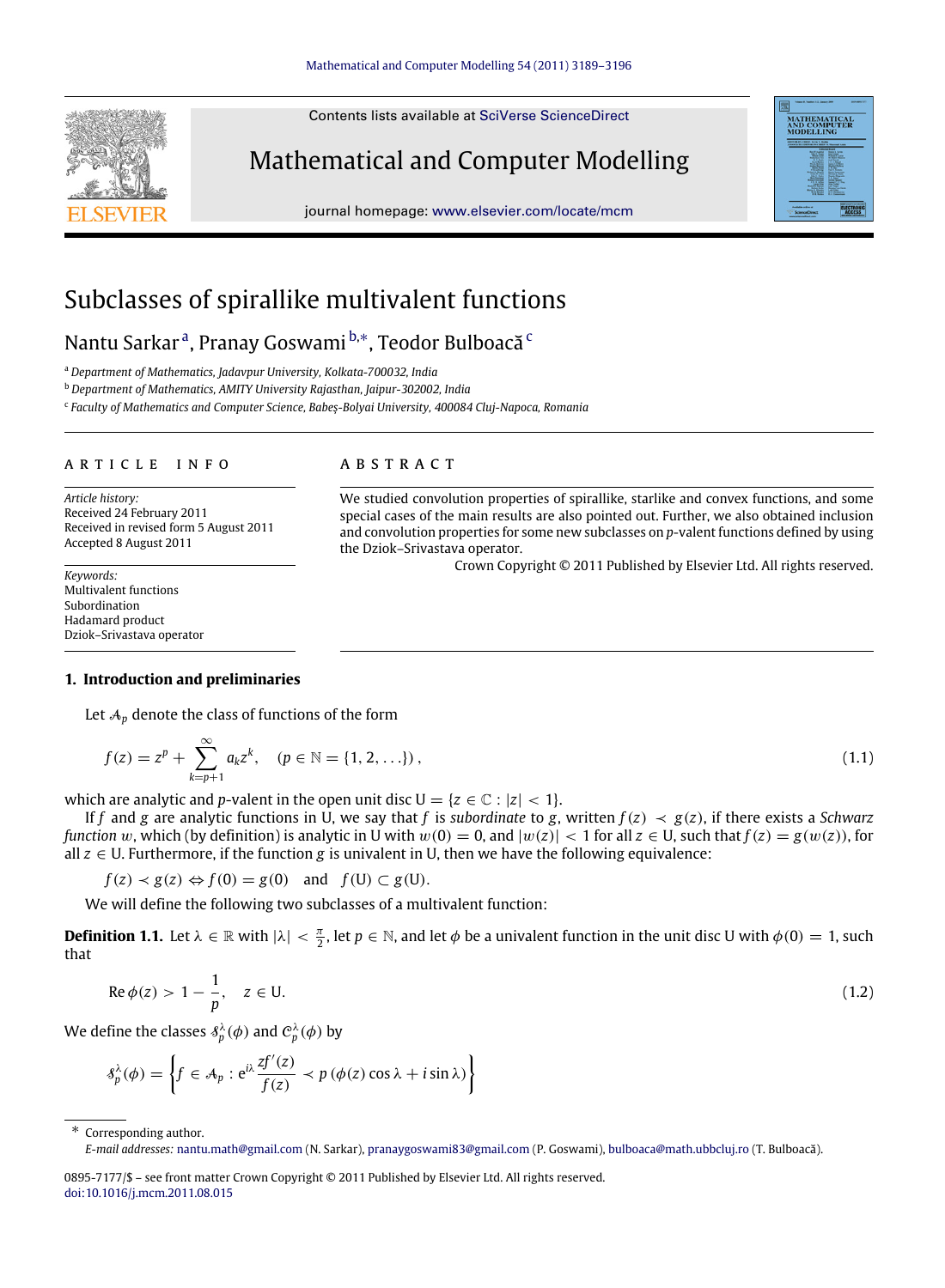and

$$
C_p^{\lambda}(\phi) = \left\{ f \in A_p : e^{i\lambda} \left[ 1 + \frac{zf''(z)}{f'(z)} \right] \prec p(\phi(z) \cos \lambda + i \sin \lambda) \right\}.
$$

**Remarks 1.1.** 1. It is easy to see that

<span id="page-1-2"></span>
$$
f \in \mathcal{C}_p^{\lambda}(\phi) \Leftrightarrow \frac{zf'(z)}{p} \in \mathcal{S}_p^{\lambda}(\phi). \tag{1.3}
$$

2. For  $\phi(z) = \frac{1+Az}{1+Bz}$  (-1 \le B < A \le 1), we set  $\delta_p^{\lambda}[A, B] := \delta_p^{\lambda}(\phi)$  and  $C_p^{\lambda}[A, B] := C_p^{\lambda}(\phi)$ . 3. For  $\lambda = 0$  we write

$$
\begin{aligned}\n\mathcal{S}_p^0(\phi) &= : \mathcal{S}_p^*(\phi) \quad \text{and} \quad C_p^0(\phi) = : C_p(\phi), \\
\mathcal{S}_p^0[A, B] &= : \mathcal{S}_p^*[A, B] \quad \text{and} \quad C_p^0[A, B] = : C_p[A, B].\n\end{aligned}
$$

Moreover, for the special case  $p = 1$ ,  $A = 1$  and  $B = -1$ , the class  $C_1[1, -1]$  represents the class of convex (univalent) and normalized functions (with the conditions  $f(0) = f'(0) - 1 = 0$ ) in U.

4. For  $0\leq\alpha\,<\,1$ , the classes  $\delta^\lambda_p[1-2\alpha,-1]$  and  $\mathcal{C}^\lambda_p[1-2\alpha,-1]$  reduce to the classes  $\delta^\lambda_p(\alpha)$  and  $\mathcal{C}^\lambda_p(\alpha)$  of multivalent λ-spirallike functions of order  $\alpha$ , and multivalent  $\lambda$ -spirallike convex functions of order  $\alpha$  in U respectively.

**Lemma 1.1.** 1. If  $f \in \delta_p^{\lambda}(\phi)$ , then the function  $F(z) = \frac{f(z)}{z^{p-1}}$ *z p*−1 *is a* λ*-spirallike (univalent) function in* U*.*

2. Consequently, for all  $\gamma \in \mathbb{C}^* = \mathbb{C} \setminus \{0\}$ , the multivalued function  $\left[\frac{f(z)}{z^p}\right]^\gamma$  has an analytic branch in U, with  $\left[\frac{f(z)}{z^p}\right]^\gamma\Big|_{z=0} = 1$ .

**Proof.** Since  $f \in A_p$  we have  $F \in A_1$ . Differentiating the definition formula of F we get  $\frac{zF'(z)}{F(z)} = \frac{zf'(z)}{f(z)} - p + 1$ , and using the fact that  $f \in \mathcal{S}_p^{\lambda}(\phi)$  it follows

<span id="page-1-0"></span>
$$
e^{i\lambda} \frac{zF'(z)}{F(z)} \prec [p\phi(z) + 1 - p] \cos \lambda + i \sin \lambda =: H(z).
$$
\n(1.4)

Using the assumption [\(1.2\)](#page-0-4) we deduce

$$
Re H(z) = \cos \lambda \cdot Re [p\phi(z) + 1 - p] > 0, \quad z \in U,
$$

whenever  $\lambda \in \mathbb{R}$  with  $|\lambda| < \frac{\pi}{2}$ . Since the function *H* is univalent, the subordination [\(1.4\)](#page-1-0) yields that Re  $\left[e^{i\lambda} \frac{zF'(z)}{F(z)}\right] > 0$ ,  $z \in U$ , and this last inequality shows that *F* is a  $\lambda$ -spirallike function, hence it is univalent in U. It follows  $\frac{F(z)}{z} \neq 0$  for all *z* ∈ U, i.e.  $\frac{f(z)}{z^p}$  ≠ 0, *z* ∈ U, that implies the second part of our lemma.  $□$ 

<span id="page-1-1"></span>Using the above lemma we will introduce the following two subclasses of  $A_p$ :

**Definition 1.2.** Let  $\gamma \in \mathbb{C}^*$  be an arbitrary number.

- 1. A function  $g \in A_p$  is said to be in the class  $\delta_p^{\lambda,\gamma}(\phi)$ , if there exists a function  $f \in \delta_p^{\lambda}(\phi)$  such that  $g(z) = z^p \left[\frac{f(z)}{z^p}\right]^{\gamma}$ , where  $\left[\frac{f(z)}{z^p}\right]^\gamma\Big|_{z=0} = 1.$
- 2. A function  $g \in A_p$  is said to be in the class  $C_p^{\lambda,\gamma}(\phi)$ , if  $G \in \mathcal{S}_p^{\lambda,\gamma}(\phi)$ , where  $G(z) = \frac{z g'(z)}{p}$ .
- **Remarks 1.2.** 1. Note that for the special case  $\gamma = 1$  the classes  $\delta_p^{\lambda,\gamma}(\phi)$  and  $C_p^{\lambda,\gamma}(\phi)$  coincide with  $\delta_p^{\lambda}(\phi)$  and  $C_p^{\lambda}(\phi)$ respectively.
- 2. Also, for  $p = 1$  and  $\phi(z) = \frac{1+Az}{1+Bz}$  ( $-1 \leq B < A \leq 1$ ) we have  $s_1^{\lambda,\gamma}[A,B] = s^{\lambda,\gamma}[A,B]$ , which was studied by Ahuja [\[1\]](#page-6-0). For the functions  $f \in A_p$ , given by [\(1.1\)](#page-0-5) and  $g \in A_p$  of the form

$$
g(z) = zp + \sum_{k=p+1}^{\infty} b_k z^k,
$$

*the Hadamard (or convolution) product* of *f* and *g* is defined by

$$
(f * g)(z) = zp + \sum_{k=p+1}^{\infty} a_k b_k z^k.
$$

For  $a_i \in \mathbb{C}$   $(i = 1, 2, \ldots, q)$  and  $b_j \in \mathbb{C} \setminus \mathbb{Z}_-^0$   $(j = 1, 2, \ldots, s)$ , where  $\mathbb{Z}_-^0 = \{0, -1, -2, -3, \ldots\}$ , we define *the generalized hypergeometric function*  $_qF_s(a_1, \ldots, a_q; b_1, \ldots, b_s; z)$  (see, for example, [\[2\]](#page-6-1)) by the following infinite series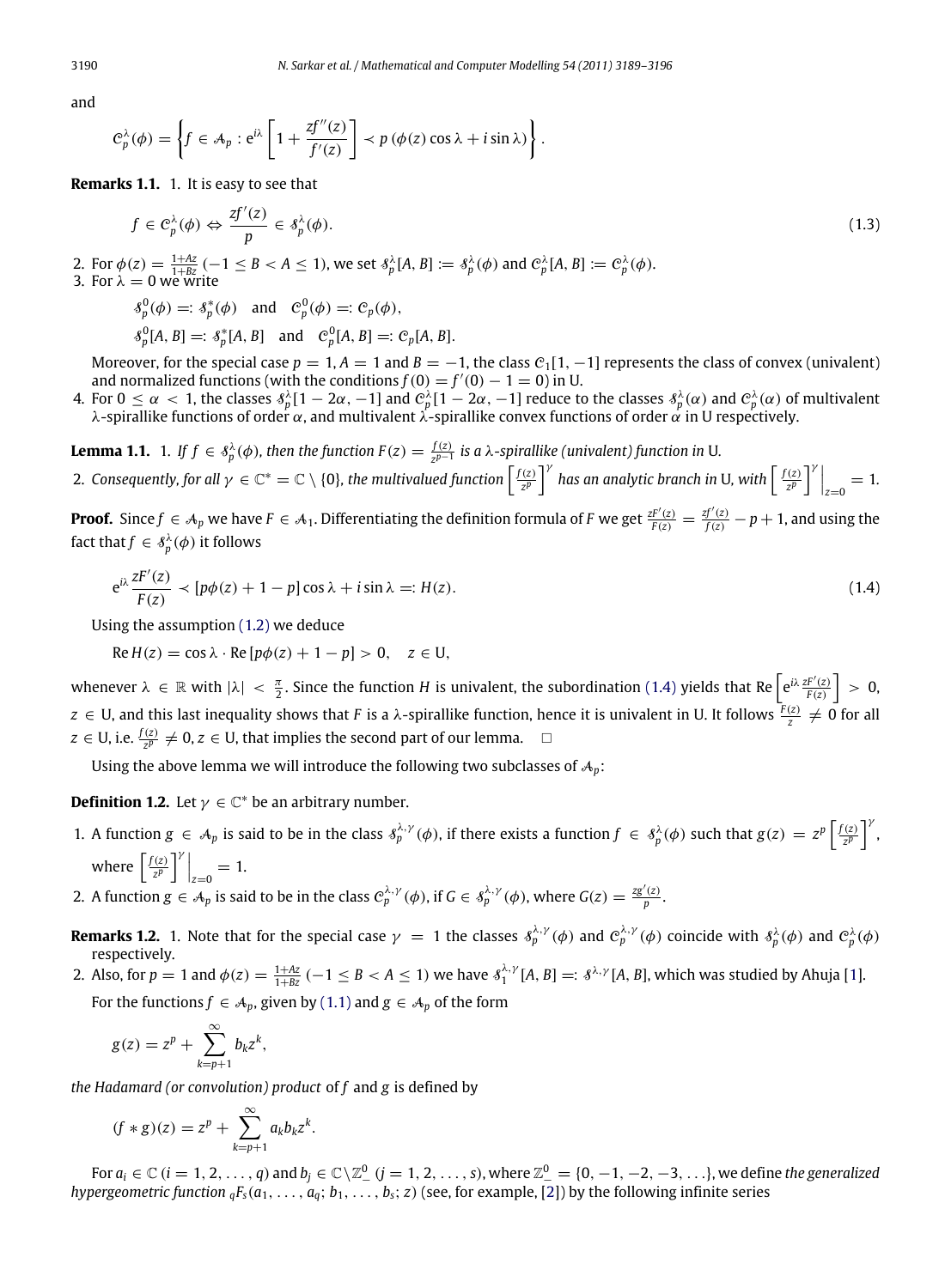$$
{}_{q}F_{s}(a_{1},\ldots,a_{q};b_{1},\ldots,b_{s};z)=\sum_{k=0}^{\infty}\frac{(a_{1})_{k}\cdots(a_{q})_{k}}{(b_{1})_{k}\cdots(b_{s})_{k}}\frac{z^{k}}{k!},\quad z\in U,
$$
\n(1.5)

where  $q, s \in \mathbb{N}_0 = \mathbb{N} \cup \{0\}$  with  $q \leq s + 1$ , and  $(\lambda)_r$  is the Pochhammer symbol defined in terms of the Gamma function by

$$
(\lambda)_r = \frac{\Gamma(\lambda + r)}{\Gamma(\lambda)} = \begin{cases} 1, & \text{for } r = 0, \lambda \in \mathbb{C} \setminus \{0\}, \\ \lambda(\lambda + 1) \cdots (\lambda + r - 1), & \text{for } r \in \mathbb{N}, \lambda \in \mathbb{C}. \end{cases}
$$

Corresponding to a function  $h_p(a_1, \ldots, a_q; b_1, \ldots, b_s; z)$  given by

$$
h_p(a_1,\ldots,a_q;b_1,\ldots,b_s;z)=z^p\cdot_qF_s(a_1,\ldots,a_i,\ldots,a_q;b_1,\ldots,b_s;z).
$$

Dziok and Srivastava (see [\[3,](#page-6-2)[4\]](#page-6-3)) considered the linear operator

$$
H_p(a_1,\ldots,a_q;b_1,\ldots,b_s):A_p\to A_p
$$

defined by the following Hadamard product:

$$
H_p(a_1,\ldots,a_q;b_1,\ldots,b_s)f(z) = h_p(a_1,\ldots,a_q;b_1,\ldots,b_s;z)*f(z).
$$

Thus, for a function *f* of the form [\(1.1\)](#page-0-5) we have

$$
H_p(a_1,\ldots,a_q;b_1,\ldots,b_s)f(z) = z^p + \sum_{k=p+1}^{\infty} \Gamma_{k-p}[a_1;b_1]a_k z^k,
$$

where

$$
\Gamma_{k-p}[a_1;b_1]:=\frac{1}{(k-p)!}\frac{(a_1)_{k-p}\cdots(a_q)_{k-p}}{(b_1)_{k-p}\cdots(b_s)_{k-p}},
$$

and for convenience, we write

 $H_{p; q, s}(a_1) := H_p(a_1, \ldots, a_q; b_1, \ldots, b_s).$ 

For the various properties and special cases of this operator we may refer to [\[2](#page-6-1)[,5](#page-7-0)[,3,](#page-6-2)[4,](#page-6-3)[6](#page-7-1)[,7\]](#page-7-2), and many others.

**Definition 1.3.** Let  $\lambda \in \mathbb{R}$  with  $|\lambda| < \frac{\pi}{2}$ , let  $p \in \mathbb{N}$ , and let  $\phi$  be an univalent function in the unit disc U with  $\phi(0) = 1$ , that satisfies [\(1.2\).](#page-0-4) For  $q, s \in \mathbb{N}_0$ , with  $q \leq s + 1$ , we define the following two subclasses of analytic functions:

$$
\delta^{\lambda,\gamma}_{p;q,s}[a_1;\phi] := \delta^{\lambda,\gamma}_p[a_1,\ldots,a_q;b_1,\ldots,b_s;\phi]
$$
  
= 
$$
\left\{f\in A_p: H_{p;q,s}(a_1)f\in \delta^{\lambda,\gamma}_p(\phi)\right\}
$$

and

$$
C_{p;q,s}^{\lambda,\gamma}[a_1;\phi] := C_p^{\lambda,\gamma}[a_1,\ldots,a_q;b_1,\ldots,b_s;\phi]
$$
  
= 
$$
\left\{f\in \mathcal{A}_p: H_{p;q,s}(a_1)f\in C_p^{\lambda,\gamma}(\phi)\right\}.
$$

In particular, for  $\gamma=1$  we denote  $\delta^\lambda_{p;q,s}[a_1;\phi]:=\delta^{\lambda,1}_{p;q,s}[a_1;\phi]$  and  $\mathcal{C}^\lambda_{p;q,s}[a_1;\phi]:=\mathcal{C}^{\lambda,1}_{p;q,s}[a_1;\phi].$ 

In the present paper we studied several convolution and inclusion properties of the subclasses introduced in this section, that extend some known results obtained by Ahuja [\[1\]](#page-6-0), and Aouf and Soudy [\[5\]](#page-7-0).

### **2. Convolution properties**

<span id="page-2-2"></span>**Theorem 2.1.** Let  $f \in A_p$ , let  $\gamma \in \mathbb{C}^* = \mathbb{C} \setminus \{0\}$  be an arbitrary number, and let  $g(z) = z^p \left[\frac{f(z)}{z^p}\right]^\gamma$ , where the power function *is considered to the main branch, i.e.*  $\left[\frac{f(z)}{z^p}\right]^{\gamma}\Big|_{z=0} = 1$ *. Then,*  $g \in \hat{\delta}_p^{\lambda}(\phi)$  *if and only if* 

<span id="page-2-0"></span>
$$
\frac{1}{z^p} \left[ f(z) * \frac{z^p - Cz^{p+1}}{(1-z)^2} \right] \neq 0, \quad z \in U,
$$
\n(2.1)

*and for all*

<span id="page-2-1"></span>
$$
C = C_{\gamma}(x) = \frac{\left[1 - \phi(x)\right]p\cos\lambda - \gamma e^{i\lambda}}{\left[1 - \phi(x)\right]p\cos\lambda}, \quad |x| = 1,
$$
\n(2.2)

*and also for*  $C = 1$ *, if*  $\gamma \in \mathbb{C}^* \setminus \{1\}$ *.*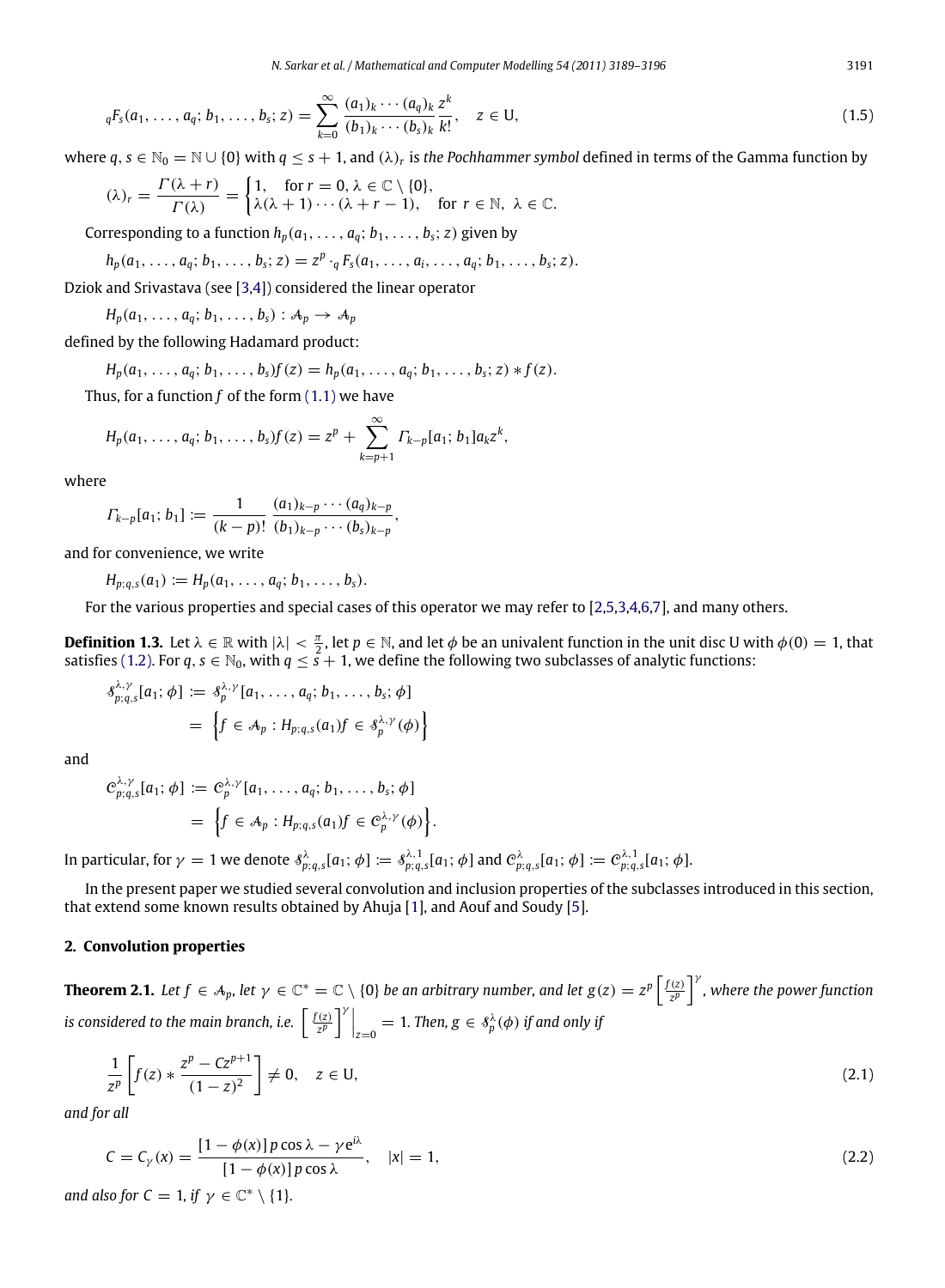**Proof.** For any  $f \in A_p$ , we may easily deduce that

$$
f(z) = f(z) * \frac{z^p}{1 - z} \quad \text{and} \quad zf'(z) = f(z) * \left[ \frac{z^{p+1}}{(1 - z)^2} + \frac{pz^p}{1 - z} \right].
$$
 (2.3)

1. Suppose that  $g \in \mathcal{S}_p^{\lambda}(\phi)$ , where  $g(z) = z^p \left[ \frac{f(z)}{z^p} \right]^{\gamma}$ . Since

<span id="page-3-1"></span>
$$
\gamma e^{i\lambda} \frac{zf'(z)}{f(z)} + e^{i\lambda} p(1-\gamma) = e^{i\lambda} \frac{zg'(z)}{g(z)},
$$

it follows that  $g \in \mathcal{S}_p^{\lambda}(\phi)$  if and only if

<span id="page-3-0"></span>
$$
\gamma e^{i\lambda} \frac{zf'(z)}{f(z)} + e^{i\lambda} p(1 - \gamma) \prec p(\phi(z) \cos \lambda + i \sin \lambda).
$$
 (2.4)

Using the fact that the function from the right-hand side of the above subordination is univalent, from [\(2.4\)](#page-3-0) it follows that

<span id="page-3-2"></span>
$$
\gamma e^{i\lambda} \frac{zf'(z)}{f(z)} + e^{i\lambda} p(1 - \gamma) - p\phi(x) \cos \lambda - ip \sin \lambda \neq 0, \quad \forall |x| = 1, \ \forall \ z \in U.
$$
 (2.5)

From the convolution relations [\(2.3\),](#page-3-1) a simple computation shows that [\(2.5\)](#page-3-2) is equivalent to [\(2.1\),](#page-2-0) where *C* is given by [\(2.2\).](#page-2-1)

If  $\gamma \in \mathbb{C}^* \setminus \{1\}$ , since  $g(z) = z^p \left[\frac{f(z)}{z^p}\right]^\gamma$  is analytic in U it follows that  $\frac{f(z)}{z^p} \neq 0$  for all  $z \in U$ , and according to [\(2.3\)](#page-3-1) this is equivalent to

<span id="page-3-3"></span>
$$
\frac{1}{z^p} \left[ f(z) * \frac{z^p}{1 - z} \right] \neq 0, \quad z \in U,
$$
\n(2.6)

that represents  $(2.1)$  for  $C = 1$ .

2. Reversely, if  $\gamma \in \mathbb{C}^* \setminus \{1\}$ , since the assumption [\(2.1\)](#page-2-0) holds for  $C = 1$ , it follows that [\(2.6\)](#page-3-3) holds, and according to [\(2.3\)](#page-3-1) this shows that  $\frac{f(z)}{z^p} \neq 0$  for all  $z \in U$ . Thus, the power function  $\left[\frac{f(z)}{z^p}\right]^\gamma$  has uniform branches in the unit disc U, hence the function *g* is well defined.

Since it was shown in the first part of the proof that the assumption  $(2.1)$  is equivalent to  $(2.5)$ , we obtain that

<span id="page-3-4"></span>
$$
\gamma e^{i\lambda} \frac{zf'(z)}{f(z)} + e^{i\lambda} p(1 - \gamma) \neq p(\phi(x) \cos \lambda + i \sin \lambda), \quad \forall |x| = 1, \ \forall \, z \in U.
$$
 (2.7)

Denoting

<span id="page-3-5"></span>
$$
\varphi(z) = \gamma e^{i\lambda} \frac{zf'(z)}{f(z)} + e^{i\lambda} p(1 - \gamma), \qquad \psi(z) = p(\phi(z) \cos \lambda + i \sin \lambda),
$$

the relation [\(2.7\)](#page-3-4) shows that  $\varphi(U) \cap \psi(\partial U) = \emptyset$ , and thus the simply-connected domain  $\varphi(U)$  is included in a connected component of  $\mathbb{C} \setminus \psi(\partial U)$ . From here, and using the fact that  $\varphi(0) = \psi(0)$  together with the univalence of the function  $\psi$ , it follows that  $\varphi(z) \prec \psi(z)$ , which represents in fact the subordination [\(2.4\),](#page-3-0) i.e.  $g \in \mathcal{S}_p^{\lambda}(\phi)$ .  $\Box$ 

**Theorem 2.2.** If  $g \in A_p$ , then  $g \in \mathcal{S}_p^{\lambda, \gamma}(\phi)$  if and only if

<span id="page-3-7"></span>
$$
\frac{1}{z^p} \left[ g(z) * \frac{z^p - Dz^{p+1}}{(1-z)^2} \right] \neq 0, \quad z \in U,
$$
\n(2.8)

*for all*

<span id="page-3-6"></span>
$$
D = D_{\gamma}(x) = \frac{\left[1 - \phi(x)\right]p\gamma\cos\lambda - e^{i\lambda}}{\left[1 - \phi(x)\right]p\gamma\cos\lambda}, \quad |x| = 1.
$$
\n(2.9)

**Proof.** From [Definition 1.2,](#page-1-1)  $g \in s_p^{\lambda, \gamma}(\phi)$  if there exists a function  $f \in s_p^{\lambda}(\phi)$  such that  $g(z) = z^p \left[\frac{f(z)}{z^p}\right]^{\gamma}$ , where

$$
\left[\frac{f(z)}{z^p}\right]_{z=0}^{\gamma} = 1.
$$
  
Since  

$$
\gamma \frac{zf'(z)}{f(z)} + p(1-\gamma) = \frac{zg'(z)}{g(z)},
$$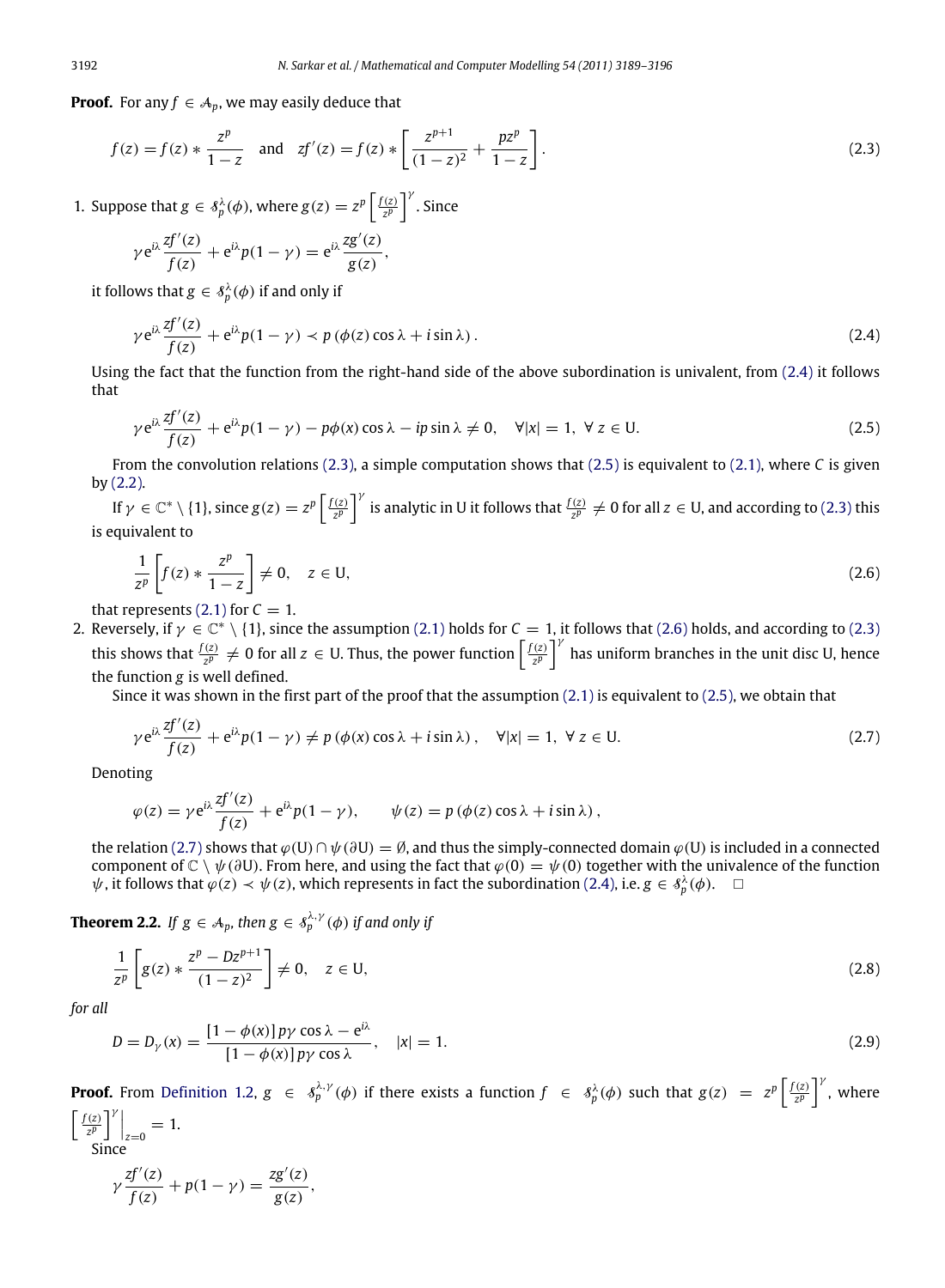and using the fact that  $g \in \delta_p^{\lambda, \gamma}(\phi)$  if and only if  $f \in \delta_p^\lambda(\phi)$ , it follows that  $g \in \delta_p^{\lambda, \gamma}(\phi)$  is equivalent to

$$
e^{i\lambda}\frac{z g'(z)}{g(z)}-e^{i\lambda}p(1-\gamma)=\gamma e^{i\lambda}\frac{zf'(z)}{f(z)}\prec p\gamma\left(\phi(z)\cos\lambda+i\sin\lambda\right).
$$

Using the same arguments as in the proof of [Theorem 2.1,](#page-2-2) we find that the above subordination holds if and only if the relation [\(2.8\)](#page-3-5) is satisfied whenever *D* has the form [\(2.9\).](#page-3-6)  $\Box$ 

**Remark 2.1.** Setting  $\phi(z) = \frac{1+Az}{1+Bz}$  (−1 ≤ *B* < *A* ≤ 1) and writing − $\overline{x}$  as *x* in [Theorems 2.1](#page-2-2) and [2.2,](#page-3-7) we obtain the convolution results obtained by Ahuja [\[1\]](#page-6-0).

For  $\gamma = 1$  we have  $g(z) = f(z)$ , where *g* is defined like in [Theorem 2.1,](#page-2-2) and  $C_1(x) \equiv D_1(x)$ , hence both of the results of [Theorems 2.1](#page-2-2) and [2.2](#page-3-7) coincide with the following one:

**Corollary 2.1.** *If*  $f \in A_p$ , then  $f \in \mathcal{S}_p^{\lambda}(\phi)$  if and only if [\(2.1\)](#page-2-0) *holds* for all

<span id="page-4-1"></span>
$$
C = C_1(x) = \frac{[1 - \phi(x)]p \cos \lambda - e^{i\lambda}}{[1 - \phi(x)]p \cos \lambda}, \quad |x| = 1.
$$
 (2.10)

**Theorem 2.3.** If  $f \in A_p$ , then  $f \in C_p^{\lambda}(\phi)$  if and only if

<span id="page-4-4"></span>
$$
\frac{1}{z^p} \left[ f(z) * \frac{pz^p - [p + C(p+1) - 2]z^{p+1} + C(p-1)z^{p+2}}{(1-z)^3} \right] \neq 0, \quad z \in U,
$$
\n(2.11)

<span id="page-4-3"></span><span id="page-4-2"></span><span id="page-4-0"></span>.

*for all C, where*  $C = C_1(x)$  *is given by* [\(2.10\)](#page-4-0).

**Proof.** If we let  $G(z) = \frac{z^p - Cz^{p+1}}{(1-z)^2}$ , then

$$
zG'(z) = \left[ \frac{pz^p - [p + C(p + 1) - 2]z^{p+1} + C(p - 1)z^{p+2}}{(1-z)^3} \right]
$$

Using the duality relation [\(1.3\),](#page-1-2) we have

$$
f\in \mathcal{C}_p^{\lambda}(\phi) \Leftrightarrow \frac{zf'(z)}{p}\in \mathcal{S}_p^{\lambda}(\phi),
$$

and according to [Corollary 2.1](#page-4-1) we deduce that  $f \in C_p^{\lambda}(\phi)$  if and only if

$$
\frac{1}{z^p} \left[ \frac{zf'(z)}{p} * G(z) \right] \neq 0, \quad z \in U,
$$
\n(2.12)

for all *C* given by [\(2.2\).](#page-2-1) Since the identity  $zf'(z) * g(z) = f(z) * zg'(z)$  holds for all  $f, g \in A_p$ , in particular we have  $zf'(z) * G(z) = f(z) * zG'(z)$ , hence the condition [\(2.12\)](#page-4-2) reduces to

$$
\frac{1}{z^p}\left[f(z)*zG'(z)\right]\neq 0, \quad z\in U.
$$

This last relation is equivalent to [\(2.11\),](#page-4-3) which gives the required result.  $\square$ 

**Theorem 2.4.** If  $f \in A_p$ , then  $f \in C_p^{\lambda, \gamma}(\phi)$  if and only if

<span id="page-4-5"></span>
$$
\frac{1}{z^p} \left[ f(z) * \frac{pz^p - [p + D(p+1) - 2]z^{p+1} + D(p-1)z^{p+2}}{(1-z)^3} \right] \neq 0, \quad z \in U,
$$
\n(2.13)

*for all D, where*  $D = D_{\gamma}(x)$  *<i>is given by* [\(2.9\)](#page-3-6)*.* 

**Proof.** Letting  $\phi(z) = \frac{z^p - Dz^{p+1}}{(1-z)^2}$ , we have

$$
zH'(z) = \left[ \frac{pz^p - [p + D(p + 1) - 2]z^{p+1} + D(p - 1)z^{p+2}}{(1 - z)^3} \right].
$$

From [Definition 1.2](#page-1-1) we have that  $f \in C_p^{\lambda,\gamma}(\phi)$  if and only if  $\frac{zf'(z)}{p} \in \mathcal{S}_p^{\lambda,\gamma}(\phi)$ , and according to [Theorem 2.2](#page-3-7) we deduce that  $f \in C_p^{\lambda,\gamma}(\phi)$  if and only if

$$
\frac{1}{z^p}\left[\frac{zf'(z)}{p}*\phi(z)\right] \neq 0, \quad z \in U,
$$

for all *D* given by [\(2.9\).](#page-3-6) Now, applying exactly the same method used in the proof of [Theorem 2.3](#page-4-4) we easily obtain the desired result.  $\square$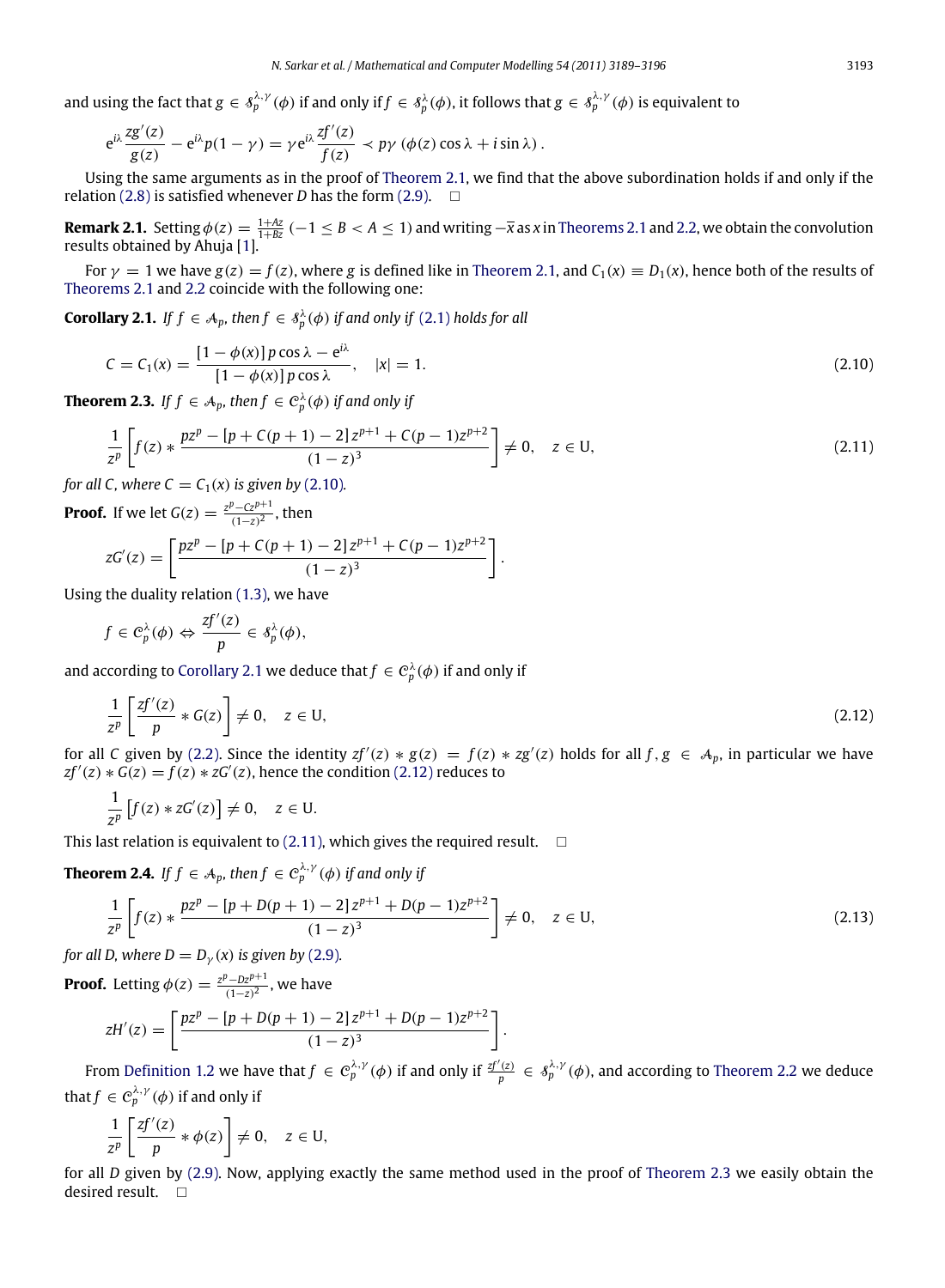**Remark 2.2.** For  $\gamma = 1$ , since  $C_1(x) \equiv D_1(x)$ , the results of [Theorems 2.3](#page-4-4) and [2.4](#page-4-5) coincide.

**Theorem 2.5.** If  $f \in A_p$  is of the form [\(1.1\)](#page-0-5), then  $f \in s_{p;q,s}^{\lambda,\gamma}[a_1;\phi]$  if and only if

<span id="page-5-2"></span>
$$
1 + \sum_{k=p+1}^{\infty} \left[ \frac{[1 - \phi(x)] p \gamma \cos \lambda + (k-p) e^{i\lambda}}{[1 - \phi(x)] p \gamma \cos \lambda} \right] \Gamma_{k-p}[a_1; b_1] a_k z^{k-p} \neq 0, \quad z \in U,
$$
\n(2.14)

*for all*  $|x| = 1$ *.* 

**Proof.** From [Theorem 2.2](#page-3-7) we find that  $f \in \mathcal{S}_{p;q,s}^{\lambda,\gamma}[a_1;\phi]$  if and only if

$$
\frac{1}{z^p} \left[ H_{p;q,s}(a_1)f(z) * \frac{z^p - Dz^{p+1}}{(1-z)^2} \right] \neq 0, \quad z \in U,
$$
\n(2.15)

for all  $|x| = 1$ , where *D* is given by [\(2.9\).](#page-3-6) Since

<span id="page-5-1"></span><span id="page-5-0"></span>
$$
\frac{z^p}{(1-z)^2} = z^p + \sum_{k=p+1}^{\infty} (k-p+1)z^k, \qquad \frac{z^{p+1}}{(1-z)^2} = \sum_{k=p+1}^{\infty} (k-p)z^k,
$$
\n(2.16)

after some simple computations in Eq. [\(2.15\),](#page-5-0) with the help of [\(2.16\)](#page-5-1) we get

$$
\frac{1}{z^p}\left[z^p+\sum_{k=p+1}^{\infty}[1+(1-D)(k-p)]\Gamma_{k-p}[a_1;b_1]a_kz^k\right]\neq 0, \quad z\in U,
$$

for all  $|x| = 1$ , which simplifies to [\(2.14\),](#page-5-2) and the proof of the theorem is complete.  $\Box$ 

**Theorem 2.6.** If  $f \in A_p$  is of the form  $(1.1)$ , then  $f \in C^{\lambda,\gamma}_{p;q,s}[a_1;\phi]$  if and only if

<span id="page-5-4"></span>
$$
1 + \sum_{k=p+1}^{\infty} \frac{k}{p} \left[ \frac{[1 - \phi(x)] p \gamma \cos \lambda + (k - p) e^{i\lambda}}{[1 - \phi(x)] p \gamma \cos \lambda} \right] \Gamma_{k-p} [a_1; b_1] a_k z^{k-p} \neq 0, \quad z \in U,
$$
\n(2.17)

*for all*  $|x| = 1$ *.* 

**Proof.** From [Theorem 2.4](#page-4-5) we have that  $f \in C^{\lambda,\gamma}_{p;q,s}[a_1;\phi]$  if and only if

<span id="page-5-3"></span>
$$
\frac{1}{z^p} \left[ H_{p;q,s}(a_1)f(z) * \frac{pz^p - [p + D(p+1) - 2]z^{p+1} + D(p-1)z^{p+2}}{(1-z)^3} \right] \neq 0, \quad z \in U,
$$
\n(2.18)

for all  $|x| = 1$ , where *D* is given by [\(2.9\).](#page-3-6) Now, it can be easily shown that

$$
\frac{z^p}{(1-z)^3} = z^p + \sum_{k=p+1}^{\infty} \frac{(k-p+1)(k-p+2)}{2} z^k, \quad z \in U,
$$
  

$$
\frac{z^{p+1}}{(1-z)^3} = \sum_{k=p+1}^{\infty} \frac{(k-p)(k-p+1)}{2} z^k, \quad z \in U,
$$
  

$$
\frac{z^{p+2}}{(1-z)^3} = \sum_{k=p+1}^{\infty} \frac{(k-p-1)(k-p)}{2} z^k, \quad z \in U.
$$

Using these identities in [\(2.18\),](#page-5-3) after some simple computations we get

$$
\frac{1}{z^p}\left[pz^p+\sum_{k=p+1}^{\infty}k[1+(1-D)(k-p)]\Gamma_{k-p}[a_1;b_1]a_kz^k\right]\neq 0, \quad z\in U,
$$

for all  $|x| = 1$ , which simplifies to [\(2.17\).](#page-5-4)  $\Box$ 

## **3. Inclusion properties**

In this section we will discuss some inclusion relations for the classes  $\delta^\lambda_{p;q,s}[a_1;\phi]$  and  $\mathcal{C}^\lambda_{p;q,s}[a_1;\phi]$ . To prove these results we shall require the following lemma: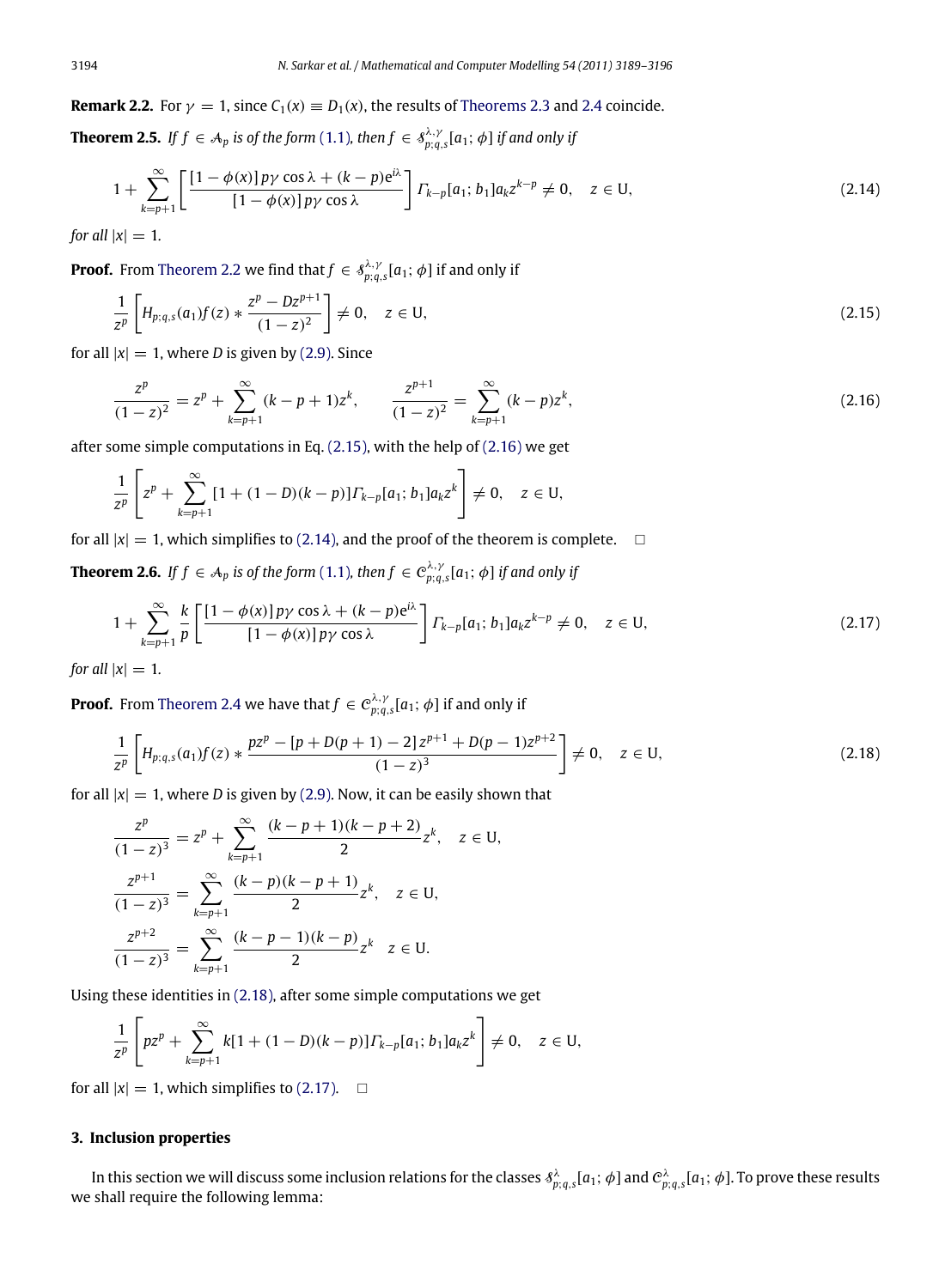**Lemma 3.1** ([\[8\]](#page-7-3)). Let  $\phi$  be convex (univalent) in U, with Re[ $\beta\phi(z) + \gamma$ ] > 0 for all  $z \in U$ . If q is analytic in U, with  $q(0) = \phi(0)$ , *then*

<span id="page-6-7"></span><span id="page-6-6"></span>
$$
q(z) + \frac{zq'(z)}{\beta q(z) + \gamma} \prec \phi(z) \Rightarrow q(z) \prec \phi(z).
$$

**Theorem 3.1.** *Suppose that the function*  $\phi$  *is convex (univalent) in* U *and satisfies the inequality* 

$$
p \operatorname{Re} \phi(z) > (p - \operatorname{Re} a_1) \operatorname{sec}^2 \lambda - p [\operatorname{Im} \phi(z) + \tan \lambda] \tan \lambda, \quad z \in U.
$$
 (3.1)

If  $f\in\mathscr{S}_{p;q,s}^{\lambda}[a_1+1;\phi]$  such that  $H_{p;q,s}(a_1)f(z)\neq 0$  for all  $z\in\mathsf{U}\setminus\{0\}$ , then  $f\in\mathscr{S}_{p;q,s}^{\lambda}[a_1;\phi]$ .

**Proof.** Suppose that  $f \in \mathcal{S}_{p;q,s}^{\lambda}[a_1+1;\phi]$ , and let us define

<span id="page-6-4"></span>
$$
q(z) = \frac{1}{\cos \lambda} \left[ e^{i\lambda} \frac{z \left( H_{p;q,s}(a_1)f(z) \right)'}{p H_{p;q,s}(a_1)f(z)} - i \sin \lambda \right].
$$
\n(3.2)

Then *q* is analytic in U, and using the well-known relation

$$
z\left(H_{p;q,s}(a_1)f(z)\right)'=a_1H_{p;q,s}(a_1+1)f(z)-(a_1-p)H_{p;q,s}(a_1)f(z),
$$

from [\(3.2\)](#page-6-4) we obtain

<span id="page-6-8"></span><span id="page-6-5"></span>
$$
q(z)\cos\lambda + \frac{a_1 - p}{p} e^{i\lambda} + i\sin\lambda = e^{i\lambda} \frac{a_1 H_{p;q,s}(a_1 + 1)f(z)}{p H_{p;q,s}(a_1)f(z)}.
$$
\n(3.3)

Differentiating logarithmically [\(3.3\)](#page-6-5) and then using [\(3.2\),](#page-6-4) we deduce that

$$
q(z) + \frac{zq'(z)}{p\left[q(z)\cos\lambda + i\sin\lambda\right]e^{-i\lambda} + a_1 - p} \prec \phi(z). \tag{3.4}
$$

Since the inequality Re  $\lceil p\ [\phi(z)\ \cos{\lambda}+i\sin{\lambda}\ ]$  e<sup> $-i\lambda +  $a_1-p\rceil>0$ ,  $z\in$  U, is equivalent to [\(3.1\),](#page-6-6) according to [Lemma 3.1](#page-6-7)</sup>$ the subordination [\(3.4\)](#page-6-8) implies  $q(z) \prec \phi(z)$ , which proves that  $f \in \mathcal{S}_{p;q,s}^{\lambda}[a_1;\phi]$ .  $\Box$ 

From the duality formula [\(1.3\)](#page-1-2) we have

$$
H_{p;q,s}(a_1)f\in C_p^{\lambda}(\phi)\Leftrightarrow \frac{z\left(H_{p;q,s}(a_1)f(z)\right)'}{p}\in \mathcal{S}_p^{\lambda}(\phi),
$$

and using the fact that

$$
H_{p;q,s}(a_1)\left(\frac{zf'(z)}{p}\right)=\frac{z\left(H_{p;q,s}(a_1)f(z)\right)}{p'},
$$

in the same way we may prove the following inclusion:

**Theorem 3.2.** Suppose that the function  $\phi$  satisfies the inequality [\(3.1\)](#page-6-6). If  $f\in C^\lambda_{p;q,s}[a_1+1;\,\phi]$  such that  $H_{p;q,s}(a_1)\left(\frac{zf'(z)}{p}\right)\neq 0$ for all  $z\in\mathsf{U}\setminus\{0\}$ , then  $f\in \mathcal{C}^\lambda_{p;q,s}[a_1;\phi].$ 

### **Acknowledgments**

The second author (Dr. Pranay Goswami) is grateful to Prof. S.P. Goyal, Emeritus Scientist, Department of Mathematics, University of Rajasthan, Jaipur, India, for his guidance and constant encouragement. The authors are also thankful to referees for their helpful comments.

## **References**

- <span id="page-6-0"></span>[1] O.P. Ahuja, Hadamard products and neighbourhoods of spirallike functions, Yokohama Math. J. 40 (1993) 95–103.
- <span id="page-6-1"></span>[2] M.K. Aouf, Certain subclasses of meromorphically multivalent functions associated with generalized hypergeometric function, Comput. Math. Appl. 55 (2008) 494–509.
- <span id="page-6-2"></span>[3] J. Dziok, H.M. Srivastava, Classes of analytic functions associated with the generalized hypergeometric function, Appl. Math. Comput. 103 (1) (1999) 1–13.
- <span id="page-6-3"></span>[4] J. Dziok, H.M. Srivastava, Certain subclasses of analytic functions associated with the generalized hypergeometric function, Integral Transforms Spec. Funct. 14 (2003) 7–18.